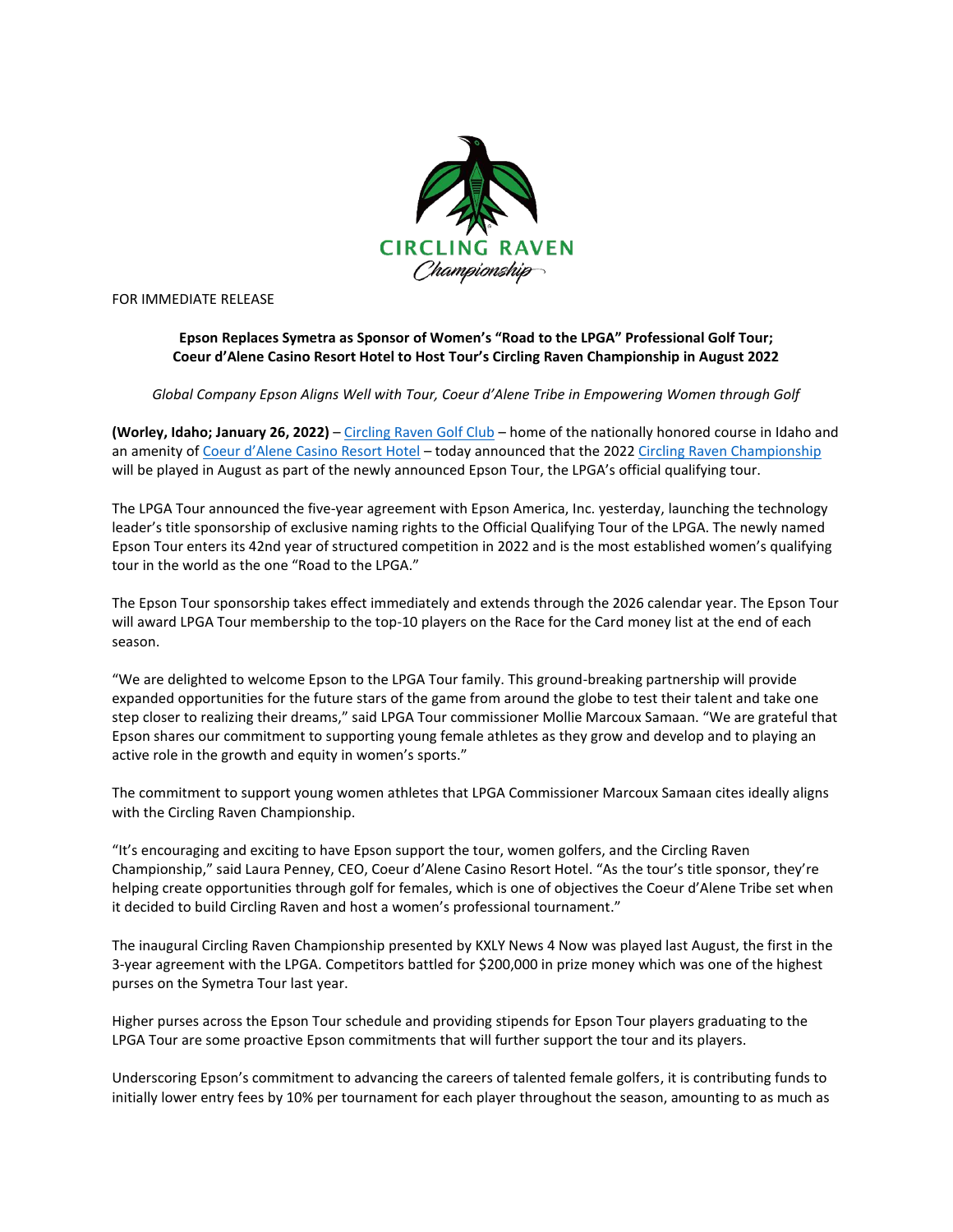\$1,000 per individual over the course of the year. Part of this initiative is the creation of the Epson Tour DEI Partnership, as Epson and the LPGA are challenging at least four other companies to join them in elevating the competitive drive and dedication of Epson Tour members by working together to cut player-entry fees in half, from \$500 to \$250. Participating organizations will receive Pro-Am teams and signage at every Epson Tour tournament.

Sponsorship is crucial at both the tour and tournament levels. Sponsors of the 2021 Circling Raven Championship came from throughout the region, as well as national companies, including the KXLY Broadcast Group, Centennial Distribution, Wildhorse Casino & Resort, Waymaker Wealth Advisors, Bank of America, and Callaway Golf.

There are 2022 Circling Raven Championship sponsor opportunities now available. For more details about this year's tournament, contact Coeur d'Alene Casino Resort Hotel and Circling Raven at: 1.800.523.2464 or visit [www.cdacasino.com.](http://www.cdacasino.com/)

## **About Circling Raven Golf Club and Coeur d'Alene Casino Resort Hotel**

Owned/operated by Coeur d'Alene Tribe, Circling Raven is in the scenic Idaho panhandle approximately 55 minutes from Spokane International Airport (GEG). Measuring 7,189 yards from the rear tees, the 18-hole layout sprawls magnificently through 620 acres of woodlands, wetlands, and Palouse grasses. Its gleaming white sand bunkers are large and strategically placed and its hole variety ingenious. Other Coeur d'Alene Casino Resort Hotel amenities and activities include the full-service Spa Ssakwa'q'n (pronounced Sock-wock-en); 300 hotel rooms; bars, restaurants, lounges, and eateries; cultural immersion options; and more. The casino completed a \$15 million renovation of its gaming floor and Events Center in 2019. Circling Raven has garnered numerous best-in-kind honors since opening, including being rated a Top 100 Resort Course, Best in State, and a Top U.S. Casino Course. Its golf shop has won national and regional awards for its excellence and its variety of products, displays, and performance.

### **MEDIA CONTACT:**

Dan Shepherd, danshepherdpr@gmail.com, 703-403-5317 Yvette Matt, ymatt@cdacasino.com, 208-500-9989

### **ABOUT EPSON**

Epson is a global technology leader dedicated to co-creating sustainability and enriching communities by leveraging its efficient, compact, and precision technologies and digital technologies to connect people, things, and information. The company is focused on solving societal issues through innovations in home and office printing, commercial and industrial printing, manufacturing, visual and lifestyle. Epson's goal is to become carbon negative and eliminate use of exhaustible underground resources such as oil and metal by 2050.

Led by the Japan-based [Seiko Epson Corporation,](https://u7061146.ct.sendgrid.net/ls/click?upn=CVi7es-2FCNK-2FU4f58lHsDTs29c2zL0OQ3Au2LHJBlUv0Av0Xnj-2FbXE7yj3Q-2BnkUCsDkZI_khQLtpoKBaIXcJHfVLidOOxqage1rB4EzxWKWaU8cWU438fMbAiOlJCsol7pdF46qDOkJhlXF-2BJbZmXCdij-2FfIWtUR0dxej6gi2iZDJ3Ajzablin09MYAxGN0QKvmaC1JzFilXFbBWlIMvwlOViLTSJppZO6FsKmtuV4XyPs6WD1LuQsThRJ-2FghMAtkkFYZ-2BYIAAbEzfQVkrVBTcoyhE0W0gxt2okDGNrJmDgZ2HTHabNUVOzW3rMpvntM8pxaqIa58KRZKQxDy6O6U9xrda7vNl-2BNfAUd87Y4JiT1v8Ck-2FWDY8PFCdG3LbxNKjRygvEVoxtWS0J0ybqWenCF4j0gZHxy0-2BfIKVtB-2Fq1Vhy7Fhs-3D) the worldwide Epson Group generates annual sales of around JPY 1 trillion. Epson America, Inc., based in Los Alamitos, Calif., is Epson's regional headquarters for the U.S., Canada, and Latin America. To learn more about Epson, please visit: epson.com. You may also connect with Epson America on [Facebook,](https://u7061146.ct.sendgrid.net/ls/click?upn=IXpWEgevNLSukxaiYCwbUBQ9jYfkwSsrX1ZMIFYJFhCxk-2B560jsPTs-2FMGnyiGJW7c9vP_khQLtpoKBaIXcJHfVLidOOxqage1rB4EzxWKWaU8cWU438fMbAiOlJCsol7pdF46qDOkJhlXF-2BJbZmXCdij-2FfIWtUR0dxej6gi2iZDJ3Ajzablin09MYAxGN0QKvmaC1JzFilXFbBWlIMvwlOViLTSJppZO6FsKmtuV4XyPs6WD1LuQsThRJ-2FghMAtkkFYZ-2BYIAAbEzfQVkrVBTcoyhE0VXkLMaOLEDjuHV6Q3OQkLQZVmuUBQG0jtCBIiRmBeHGlQwjjWC2vhmGQhiZg3yMyAkFiMPDYNzRKoLGx-2FNeKkR1tlhDEZtJI8WrSS5jNzGO7FSaNmwLiHqYNGWpSK1z3b9TsEc9uGmX7FVoFWwxxjg-3D) [Twitter,](https://u7061146.ct.sendgrid.net/ls/click?upn=iesGENwk9ZVmCixsbOYoOL3vTW-2FL0r3uirWXlDxRdSf-2FKllcftW1nH5Jiw27z8KnW60A_khQLtpoKBaIXcJHfVLidOOxqage1rB4EzxWKWaU8cWU438fMbAiOlJCsol7pdF46qDOkJhlXF-2BJbZmXCdij-2FfIWtUR0dxej6gi2iZDJ3Ajzablin09MYAxGN0QKvmaC1JzFilXFbBWlIMvwlOViLTSJppZO6FsKmtuV4XyPs6WD1LuQsThRJ-2FghMAtkkFYZ-2BYIAAbEzfQVkrVBTcoyhE0QsdPXP-2Bpa1rbIqMFNZ-2BIZDXV0eQiXgN1jU9M7q-2FnSoMX2u3bE8tDKeygN1jxo-2BUpeI5csMUm2NQ38fCUs4MWzRx3GriRlb5h83tn2ncm1JdpFyoIIXKJ4wU7wjk5Oi6p1p2aFIxEsgrhdwDrbWAZqI-3D) [YouTube,](https://u7061146.ct.sendgrid.net/ls/click?upn=N-2B6g7SPmfzaSJfnY-2F4F7v1-2BncJadnG5l066XObB7UweX69ng-2FP0qlM38BXo5BvsVurRZ_khQLtpoKBaIXcJHfVLidOOxqage1rB4EzxWKWaU8cWU438fMbAiOlJCsol7pdF46qDOkJhlXF-2BJbZmXCdij-2FfIWtUR0dxej6gi2iZDJ3Ajzablin09MYAxGN0QKvmaC1JzFilXFbBWlIMvwlOViLTSJppZO6FsKmtuV4XyPs6WD1LuQsThRJ-2FghMAtkkFYZ-2BYIAAbEzfQVkrVBTcoyhE0T5El0ihu-2FfNfzouOgfXRvlEIUIh909E6MEnQo0kfOZjC-2FQGk6-2FqU5kqrzGMA3cyPTwU261kIcqnHSWFhCijENihCQKC3DouVXIlJHo2gcAqffNJvd-2Bn8VArgbATWI-2FU9Dur8o0HsoKgZYqODOUNJW8-3D) and [Instagram.](https://u7061146.ct.sendgrid.net/ls/click?upn=fqhy0MMaq18lyVSU5ZOY3YF145wdD-2B8LzC2ostTQKHj-2F8qdOW2dEgcvzbmXy-2B86mfeoV_khQLtpoKBaIXcJHfVLidOOxqage1rB4EzxWKWaU8cWU438fMbAiOlJCsol7pdF46qDOkJhlXF-2BJbZmXCdij-2FfIWtUR0dxej6gi2iZDJ3Ajzablin09MYAxGN0QKvmaC1JzFilXFbBWlIMvwlOViLTSJppZO6FsKmtuV4XyPs6WD1LuQsThRJ-2FghMAtkkFYZ-2BYIAAbEzfQVkrVBTcoyhE0V7hY-2F6UKXzYprLdA-2BY0ja8D-2Fy1AGbvB8uieOiJvmu2yNOr0Ykl4lsAbu4-2FksZit7KeqCHkXBvyeQHdBU3fPQdW059wmazEyI4tC-2FcRoTJ7lhh58Z0t0Z7NazHUYMf772vW2p0oBePk14-2FD1MJUZowE-3D)

### **ABOUT THE EPSON TOUR**

The Epson Tour (formerly the Symetra Tour) is the official qualifying tour of the LPGA Tour and enters its 42nd competitive season in 2022. With the support of entitlement partner Epson, the Tour's mission is to prepare the world's best female professional golfers for a successful career on the LPGA Tour. In the last decade, the Epson Tour has grown from 15 tournaments and \$1.6 million in prize money to over \$4 million awarded across 20+ events in 2022. With more than 600 graduates and alumnae moving on to the LPGA Tour, former Epson Tour players have won 458 LPGA titles.

Follow the Epson Tour at [www.EpsonTour.com,](https://u7061146.ct.sendgrid.net/ls/click?upn=TeZUXWpUv-2B6TCY38pVLo9oTJYGoqZ9oAMHe3yXJfkQoFtm-2FQyeHc2bvVXY1bS5OKX61m_khQLtpoKBaIXcJHfVLidOOxqage1rB4EzxWKWaU8cWU438fMbAiOlJCsol7pdF46qDOkJhlXF-2BJbZmXCdij-2FfIWtUR0dxej6gi2iZDJ3Ajzablin09MYAxGN0QKvmaC1JzFilXFbBWlIMvwlOViLTSJppZO6FsKmtuV4XyPs6WD1LuQsThRJ-2FghMAtkkFYZ-2BYIAAbEzfQVkrVBTcoyhE0dczn5r3AEnUWiofkTGM8Lf2HgBVA8TFjnToV1dDvO9-2B-2ByEKIb-2B9nSPIdWnECWF0eLX9V4iJrsCgH1Jg-2BvZpnW6gD8W-2BVPkpwtnMPnuRuarro4wa9fsUk-2Bzv0AxA0WAE7HRcZlw5rw0AEqIMQVJSZOA-3D) as well as [Facebook,](https://u7061146.ct.sendgrid.net/ls/click?upn=IXpWEgevNLSukxaiYCwbUO2Aizq9tSLlVJlKrVU-2FfwpJuIX3JigoxyH5m9bJUECs9Gkp_khQLtpoKBaIXcJHfVLidOOxqage1rB4EzxWKWaU8cWU438fMbAiOlJCsol7pdF46qDOkJhlXF-2BJbZmXCdij-2FfIWtUR0dxej6gi2iZDJ3Ajzablin09MYAxGN0QKvmaC1JzFilXFbBWlIMvwlOViLTSJppZO6FsKmtuV4XyPs6WD1LuQsThRJ-2FghMAtkkFYZ-2BYIAAbEzfQVkrVBTcoyhE0XhCRgDnRKDBKb8pTkGGdyFy5y7415f9lgySxWgjwQLHQ2itizpmzGpti19TPThhaAr9qbRMfroUmAUTCpo9ej76qv-2F30FV64OrsEfLbhMuFLC-2BIhP4C7T8lXBccAwfHBbZpqvJxu3PVl0-2B4brOUuPk-3D) [Twitter](https://u7061146.ct.sendgrid.net/ls/click?upn=iesGENwk9ZVmCixsbOYoOFRfsn6GrcLr4nuqrOq83s8KOcNHzyYYhLu9s21OzgdBcvXX_khQLtpoKBaIXcJHfVLidOOxqage1rB4EzxWKWaU8cWU438fMbAiOlJCsol7pdF46qDOkJhlXF-2BJbZmXCdij-2FfIWtUR0dxej6gi2iZDJ3Ajzablin09MYAxGN0QKvmaC1JzFilXFbBWlIMvwlOViLTSJppZO6FsKmtuV4XyPs6WD1LuQsThRJ-2FghMAtkkFYZ-2BYIAAbEzfQVkrVBTcoyhE0eXRNNfWgWQv2KEeTWs-2BCFo-2FhHGFq2S1q2xX8KebO-2FQKkpUzf9Iz6h-2FGqTzgZVrAhmX12HDIEz-2FshQxFd9B1ZCecp1wWHNRDURSHro4FWqWSOGkW1fl-2F19LGheksTMviC9SywPG5eQ6Eylxbt2AXGgA-3D) and [Instagram.](https://u7061146.ct.sendgrid.net/ls/click?upn=4tNED-2FM8iDZJQyQ53jATUQbhiplhjyl4QcRwNc7RzVQ4LAtYds9dE-2B8RMTxAIZWRY4gX_khQLtpoKBaIXcJHfVLidOOxqage1rB4EzxWKWaU8cWU438fMbAiOlJCsol7pdF46qDOkJhlXF-2BJbZmXCdij-2FfIWtUR0dxej6gi2iZDJ3Ajzablin09MYAxGN0QKvmaC1JzFilXFbBWlIMvwlOViLTSJppZO6FsKmtuV4XyPs6WD1LuQsThRJ-2FghMAtkkFYZ-2BYIAAbEzfQVkrVBTcoyhE0SyU-2FiCcJLWV67waZxv7MDwyltEn-2F8NM33lSajEYNag2kU64DF24JNshJti45F42ZWCfzKqyQa7QfPeDz-2BGPOzp1gb-2BudopOCRBGWcJSTKjjfjg92-2BxeTl7dzkHfZ1aXkdv82U5Oxio11m40OhNpMVk-3D)

### **ABOUT THE LPGA**